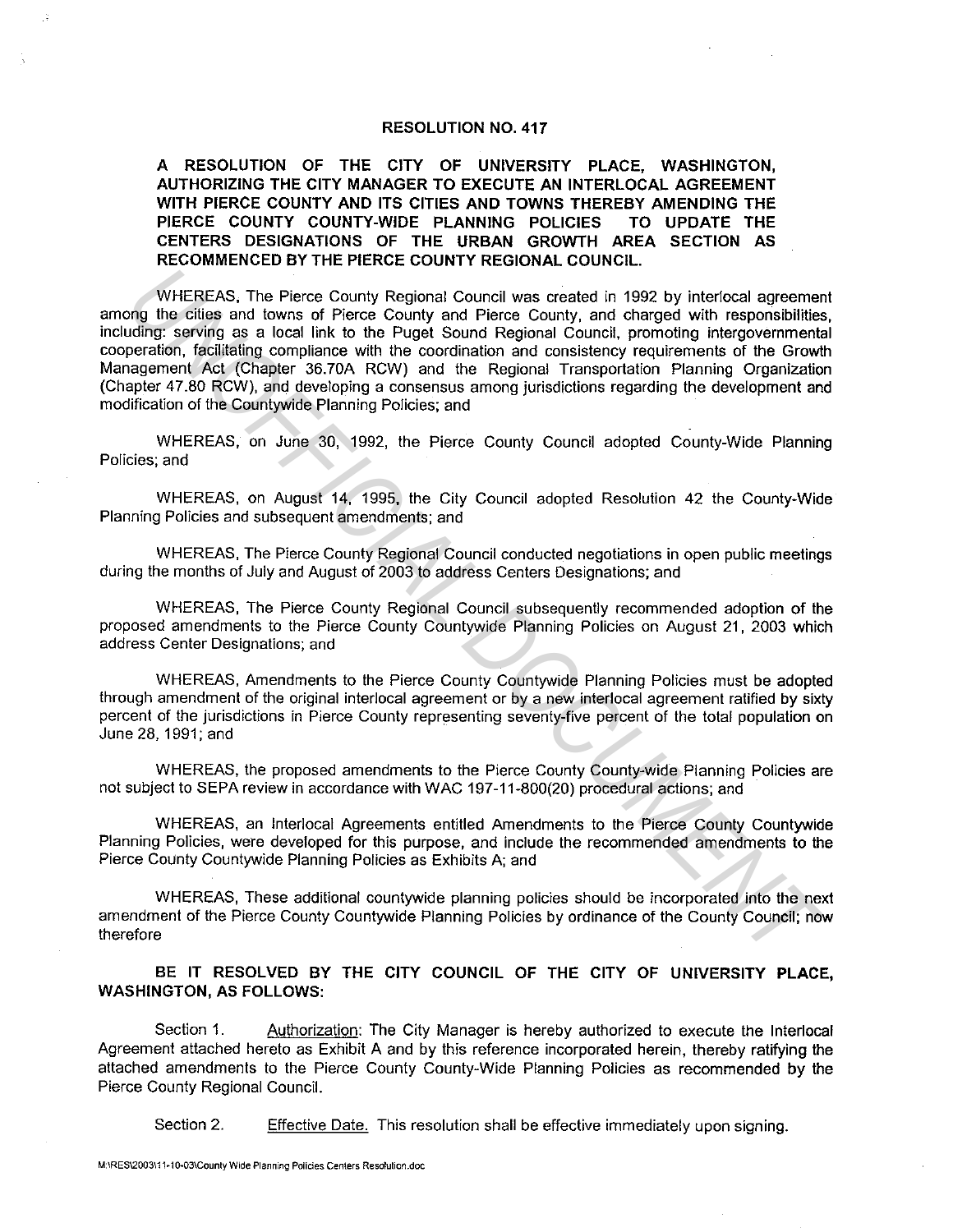ADOPTED BY THE CITY COUNCIL November 10, 2003.

Towns Jean Brooks Mayor

ATTEST:

Catrina Craig, City Clerk **MARIAR RAYAR RAYAR DOCUMENTAL DU SUR SUR DESCRIPTIONS DE LA PROPERTE DE LA PROPERTE DE LA PARTIEMENTAL DE LA PARTIEMENT DE LA PARTIEMENT DE LA PARTIEMENT DE LA PARTIEMENT DE LA PARTIEMENT DE LA PARTIEMENT DE LA PARTIEMENT**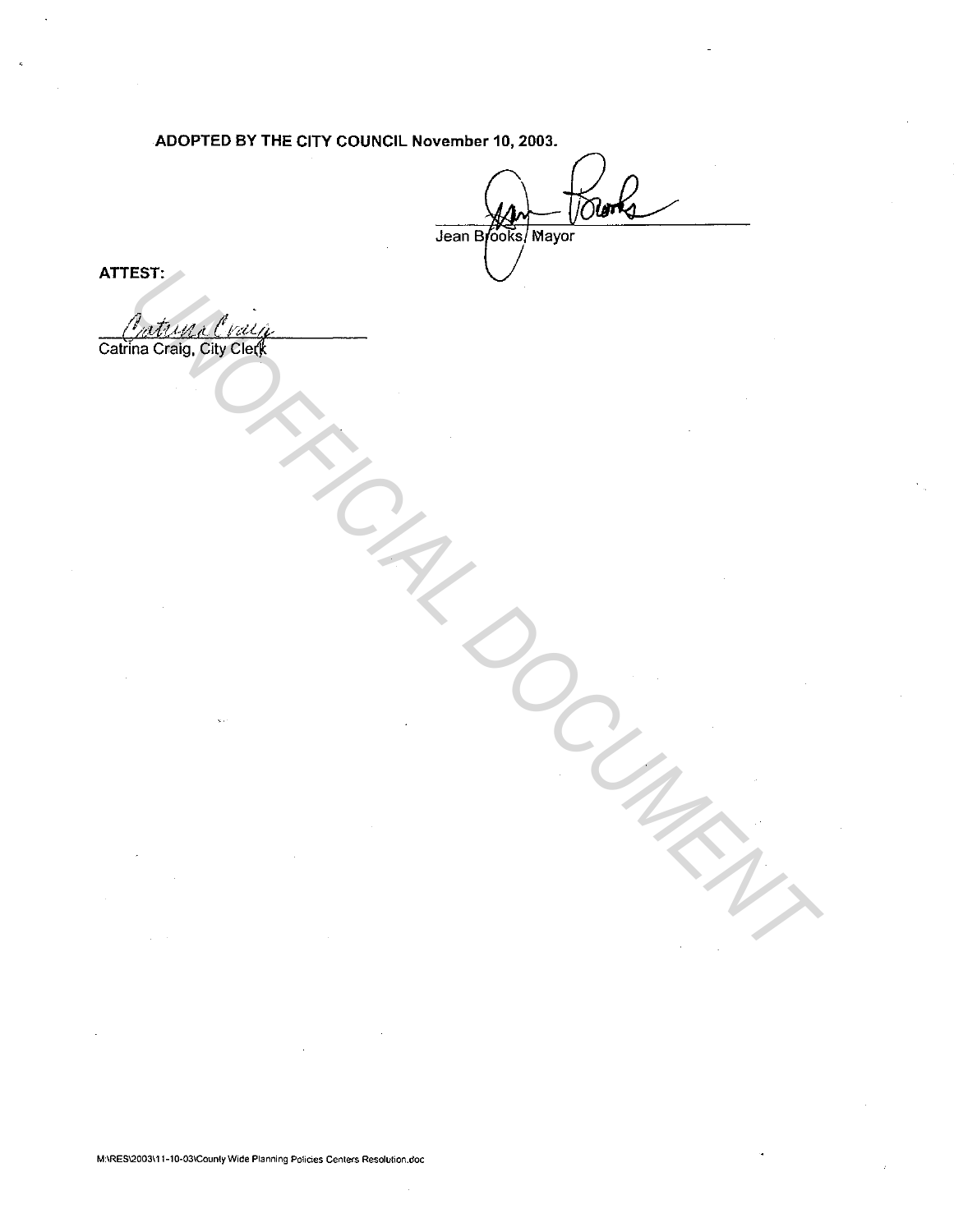|              | EXHIBIT "A"                                                                                                                                                                                                                                                      |
|--------------|------------------------------------------------------------------------------------------------------------------------------------------------------------------------------------------------------------------------------------------------------------------|
| 1            |                                                                                                                                                                                                                                                                  |
| $\mathbf{2}$ | <b>INTERLOCAL AGREEMENT</b>                                                                                                                                                                                                                                      |
| 3            | AMENDMENTS TO THE PIERCE COUNTY                                                                                                                                                                                                                                  |
| 4            | <b>COUNTYWIDE PLANNING POLICIES</b>                                                                                                                                                                                                                              |
| 5            | This agreement is entered into by and among the cities and towns of Pierce County and Pierce                                                                                                                                                                     |
| $\epsilon$   | County. This agreement is made pursuant to the provisions of the Interlocal Cooperation Act of<br>1967, Chapter 39.34 RCW. This agreement has been authorized by the legislative body of each                                                                    |
| 7            | jurisdiction pursuant to formal action and evidenced by execution of the signature page of this<br>agreement.                                                                                                                                                    |
| 8<br>9       | <b>BACKGROUND:</b>                                                                                                                                                                                                                                               |
| 10           | The Pierce County Regional Council (PCRC) was created in 1992 by interlocal<br>A.<br>agreement among the cities and towns of Pierce County and Pierce County. The                                                                                                |
| 11           | organization is charged with responsibilities, including: serving as a local link to the<br>Puget Sound Regional Council, promoting intergovernmental cooperation, facilitating                                                                                  |
| 12           | compliance with the coordination and consistency requirements of the Growth<br>Management Act (Chapter 36.70A RCW) and the Regional Transportation Planning                                                                                                      |
| 13           | Organization (Chapter 47.80 RCW), and developing a consensus among jurisdictions<br>regarding the development and modification of the Countywide Planning Policies.                                                                                              |
| 14           |                                                                                                                                                                                                                                                                  |
| 15           | The Pierce County Countywide Planning Policies provide for amendments to be adopted<br>Β.<br>through amendment of the original interlocal agreement or by a new interlocal                                                                                       |
| 16<br>17     | agreement. The Pierce County Countywide Planning Policies may be amended upon the<br>adoption of amendments by the Pierce County Council and ratification by 60 percent of<br>the jurisdictions in Pierce County (13 of 20) representing 75 percent of the total |
| 18           | population on June 28, 1991;                                                                                                                                                                                                                                     |
| 19           | Technical amendments are necessary to keep the document current. Substantive policy<br>changes are not being recommended in this area.                                                                                                                           |
| 20           |                                                                                                                                                                                                                                                                  |
| 21           | The Pierce County Regional Council conducted discussions in open public meetings in<br>D.<br>July and August of 2003 to address the amendments. The Pierce County Regional                                                                                       |
| 22           | Council subsequently recommended adoption of the proposed amendments related to<br>Centers Designation update of the Countywide Planning Policies on August 21, 2003.                                                                                            |
| 23           |                                                                                                                                                                                                                                                                  |
| 24           | PURPOSE:                                                                                                                                                                                                                                                         |
| 25           | This agreement is entered into by the cities and towns of Pierce County and Pierce County for                                                                                                                                                                    |
| 26           | the purpose of ratifying and approving the attached amendments to the Pierce County<br>Countywide Planning Policies (Attachment).                                                                                                                                |
| 27           |                                                                                                                                                                                                                                                                  |
|              |                                                                                                                                                                                                                                                                  |

l.

 $\ddot{\phantom{a}}$ 

 $\bar{z}$ 

l,

 $\ddot{\phantom{a}}$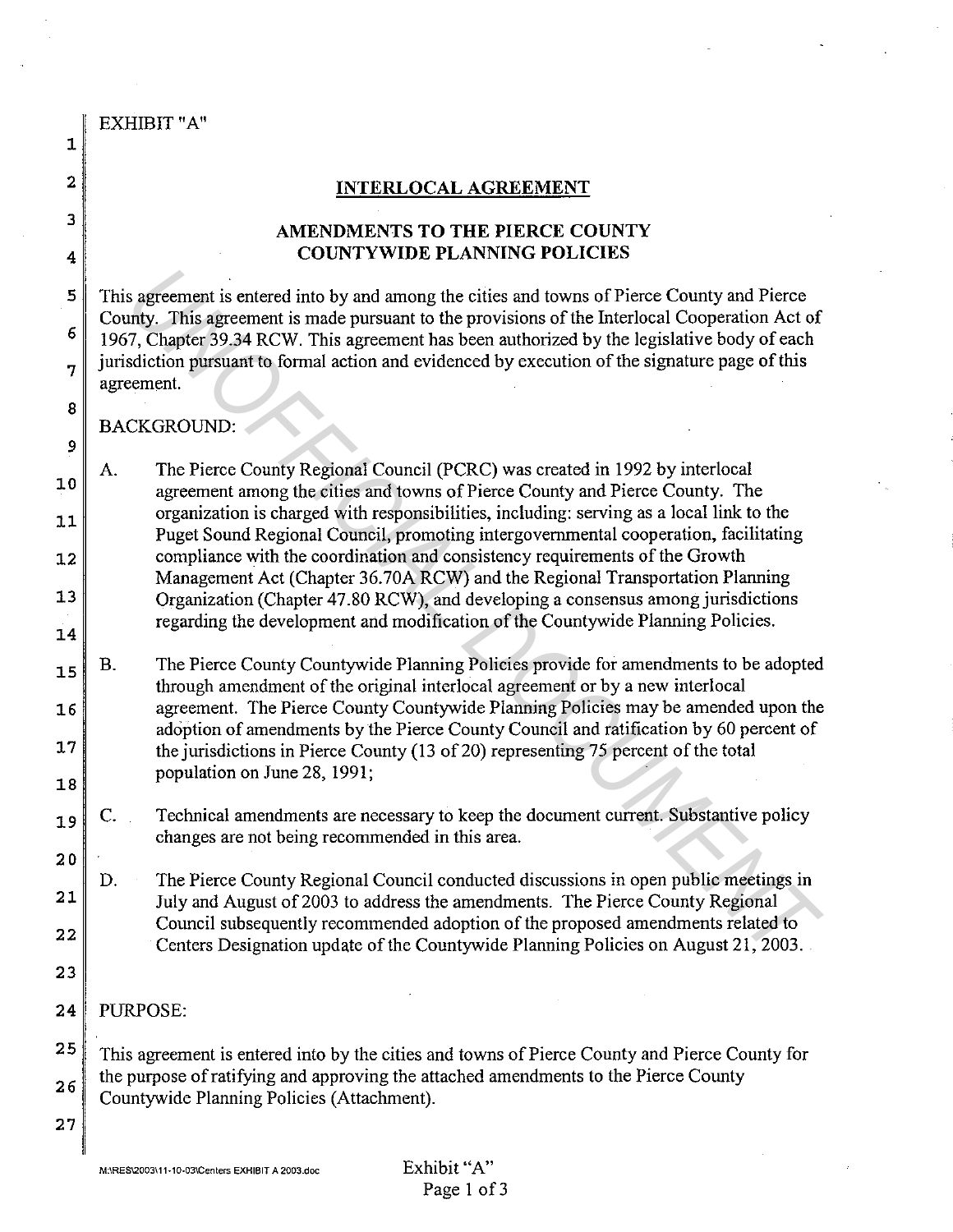| 1                                       | <b>DURATION:</b>                                                                                                                                                                                 |
|-----------------------------------------|--------------------------------------------------------------------------------------------------------------------------------------------------------------------------------------------------|
| 2                                       | This agreement shall become effective upon execution by 60 percent of the jurisdictions in                                                                                                       |
| 3<br>Countywide Planning Policies.<br>4 | Pierce County, representing 75 percent of the total population on June 28, 1991. This agreement<br>will remain in effect until subsequently amended or repealed as provided by the Pierce County |
|                                         |                                                                                                                                                                                                  |
| 5                                       | SEVERABILITY:                                                                                                                                                                                    |
| 6                                       | If any of the provisions of this agreement are held illegal, invalid or unenforceable, the                                                                                                       |
| 7                                       | remaining provisions shall remain in full force and effect.                                                                                                                                      |
| $\overline{\mathbf{8}}$                 | FILING:                                                                                                                                                                                          |
| 9                                       | A copy of this agreement shall be filed with the Secretary of State, Washington Department of<br>Community, Trade and Economic Development, the Pierce County Auditor and each city and          |
| 10                                      | town clerk.                                                                                                                                                                                      |
| 11                                      | IN WITNESS WHEREOF, this agreement has been executed by each member                                                                                                                              |
| 12                                      | jurisdiction as evidenced by the signature page affixed to this agreement.                                                                                                                       |
| 13                                      |                                                                                                                                                                                                  |
| 14                                      |                                                                                                                                                                                                  |
| 15                                      |                                                                                                                                                                                                  |
| 16<br>17                                |                                                                                                                                                                                                  |
| 18                                      |                                                                                                                                                                                                  |
| 19                                      |                                                                                                                                                                                                  |
| 20                                      |                                                                                                                                                                                                  |
| 21                                      |                                                                                                                                                                                                  |
| 22                                      |                                                                                                                                                                                                  |
| 23                                      |                                                                                                                                                                                                  |
| 24                                      |                                                                                                                                                                                                  |
| 25                                      |                                                                                                                                                                                                  |
| 26                                      |                                                                                                                                                                                                  |
| 27                                      |                                                                                                                                                                                                  |
|                                         |                                                                                                                                                                                                  |

 $\bar{\mathcal{A}}$ 

 $\boldsymbol{\tau}$ 

 $\overline{a}$ 

 $\overline{\phantom{a}}$